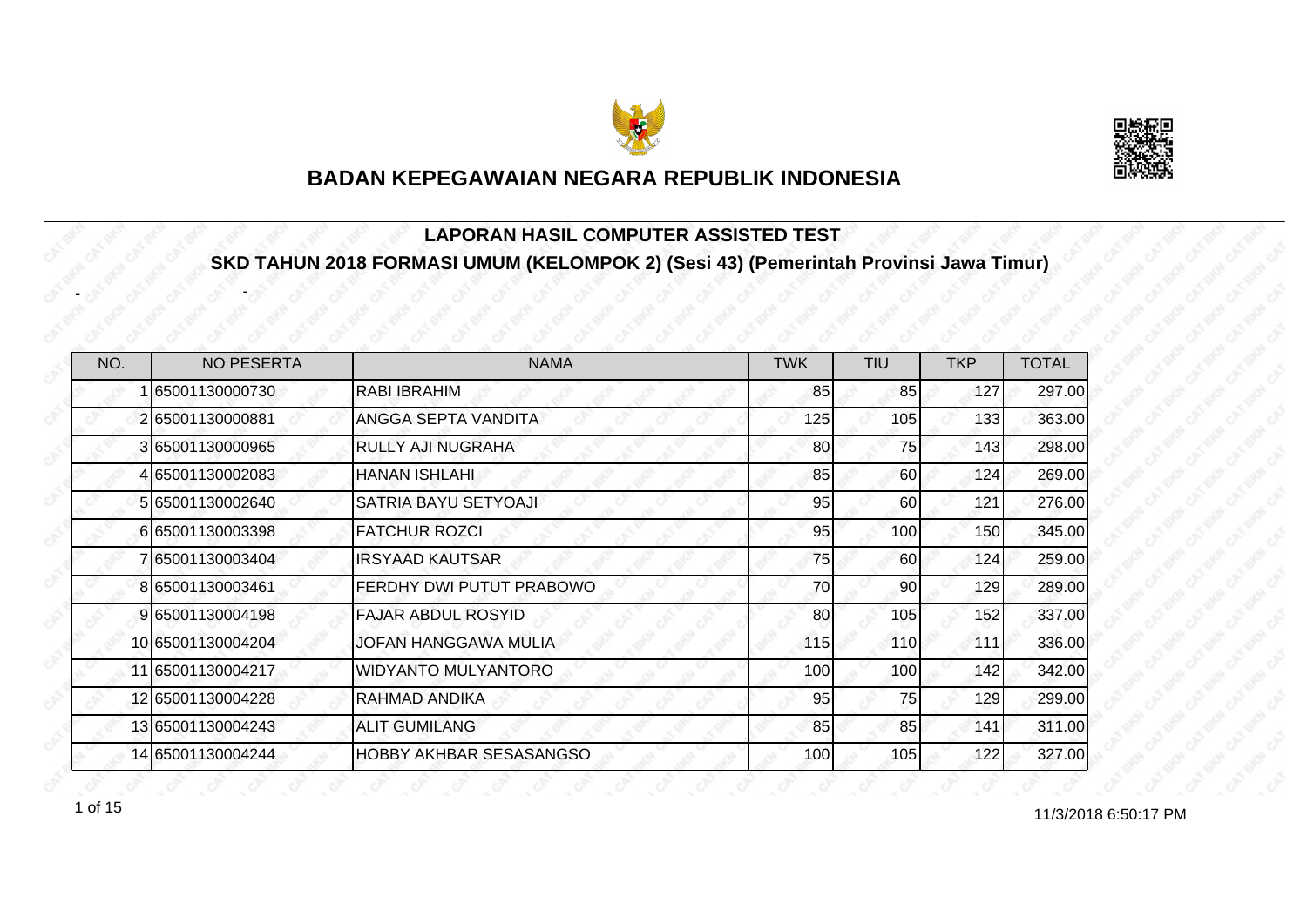



|  | 15 65001130004253 | <b>ANESTIO GHALIBY</b>       | 100 | 80 <sup>1</sup> | 134 | 314.00 |
|--|-------------------|------------------------------|-----|-----------------|-----|--------|
|  | 16 65001130004278 | <b>EGA FADELA ELWANDANI</b>  | 60  | 50              | 128 | 238.00 |
|  | 17 65001130004336 | <b>BENY TRI SUSETIYO</b>     | 85  | 80              | 137 | 302.00 |
|  | 18 65001130004369 | <b>TUTUT ASYAHIDU</b>        | 95  | 95              | 118 | 308.00 |
|  | 19 65001130004373 | PUTRA INDRAJAYA              | 70  | 75              | 119 | 264.00 |
|  | 20 65001130006110 | RAKHLISYA AMRI ASSILMY       | 95  | 60              | 137 | 292.00 |
|  | 21 65001130006192 | <b>HIDAYATUR RAHMAN</b>      | 80  | 75I             | 149 | 304.00 |
|  | 22 65001130006204 | <b>ROHMAN FAKEH</b>          | 100 | 75              | 130 | 305.00 |
|  | 23 65001130006218 | DANIAL MUKHTAR HUSADA        | 85  | 100             | 146 | 331.00 |
|  | 24 65001130006369 | <b>JOHANDO YOGATAMA</b>      | 110 | 90 <sub>l</sub> | 141 | 341.00 |
|  | 25 65001130007351 | <b>GAMA DIAN NUGROHO</b>     | 120 | 85              | 138 | 343.00 |
|  | 26 65001130007362 | <b>KHOIRUL ANAM</b>          | 100 | 100             | 152 | 352.00 |
|  | 27 65001130007559 | <b>SAIFUL AMRI</b>           | 100 | 105             | 133 | 338.00 |
|  | 28 65001130007607 | ARIEF RAHMAN HIDAYAT         | 55  | 80              | 146 | 281.00 |
|  | 29 65001130007623 | DARYANTO, S.Pt               | 75  | 55              | 129 | 259.00 |
|  | 30 65001130007626 | <b>DEDI MUHAMMAD</b>         | 80  | 75              | 125 | 280.00 |
|  | 31 65001130007647 | KEVIN REINOLD PRATAMA HALAWA | 90  | 70              | 137 | 297.00 |
|  | 32 65001130008761 | ALIF RADITYA AMIRUL HUDA     | 85  | 105             | 146 | 336.00 |
|  | 33 65001130008770 | <b>DADANG SUMANTRI</b>       | 85  | 50              | 139 | 274.00 |
|  | 34 65001130008774 | <b>DIAN PRANOTO</b>          | 65  | 55              | 121 | 241.00 |

11/3/2018 6:50:17 PM 2 of 15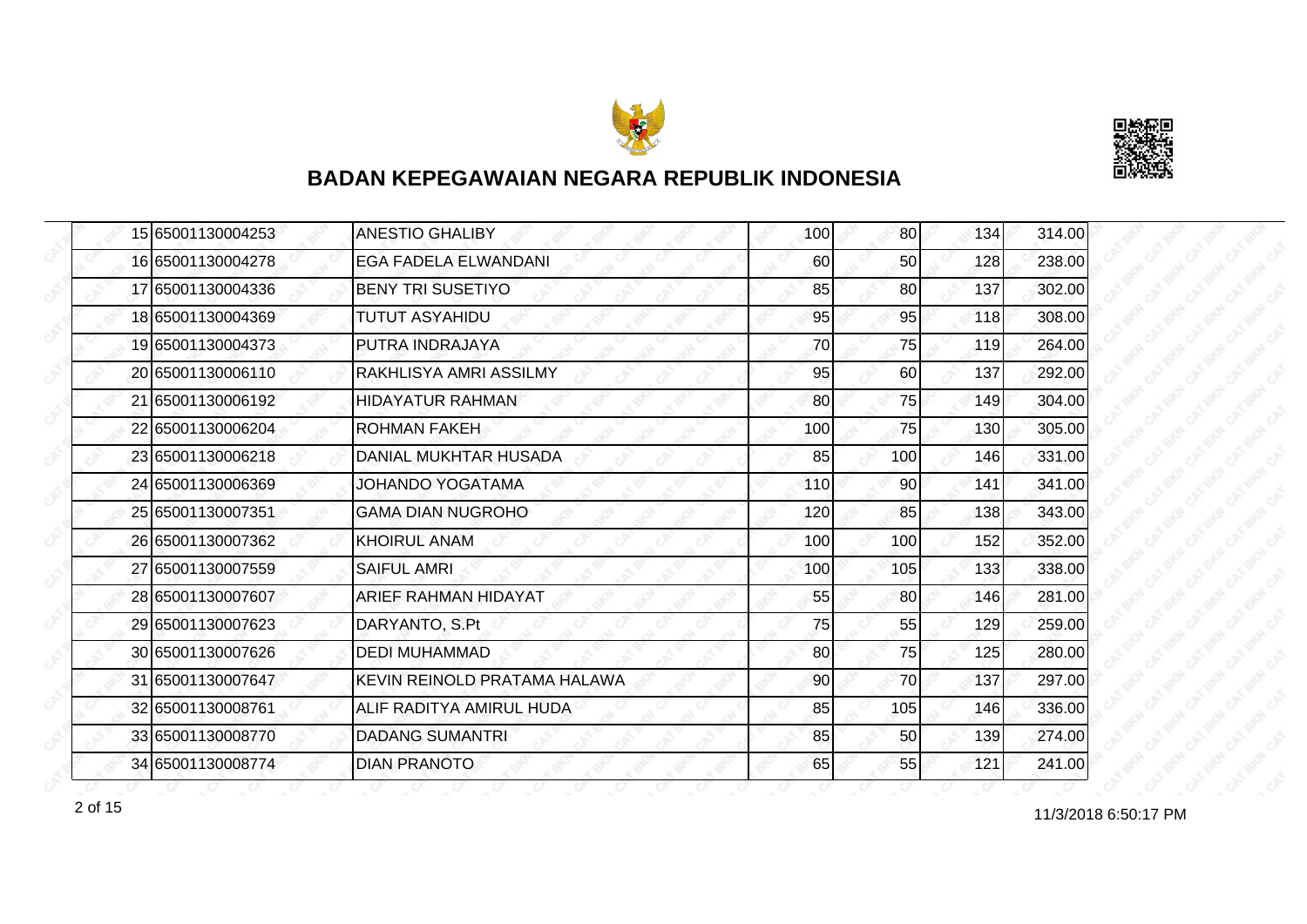



|  | 35 65001130008818 | JUANIDA RITA KUSUMA RINANTO      | 80  | 90  | 132 | 302.00 |
|--|-------------------|----------------------------------|-----|-----|-----|--------|
|  | 36 65001130008835 | PRAMEIDIA PUTRA                  | 115 | 100 | 143 | 358.00 |
|  | 37 65001130008886 | YUSUF MUHAMMAD ALBANA            | 95  | 55  | 122 | 272.00 |
|  | 38 65001130008890 | <b>AGUNG BUDI HANTORO</b>        | 95  | 90  | 138 | 323.00 |
|  | 39 65001130008892 | <b>IMRON KHAMIDI</b>             | 50  | 25  | 112 | 187.00 |
|  | 40 65001130008895 | <b>KHOLIDIN</b>                  | 95  | 90  | 132 | 317.00 |
|  | 41 65001130008896 | <b>RISKY ARVIO SETYOBUDI</b>     | 125 | 115 | 141 | 381.00 |
|  | 42 65001130008899 | <b>TEGUH CAHYONO</b>             | 65  | 65  | 152 | 282.00 |
|  | 43 65001130008907 | ANANGGA DEWANG WANARA            | 90  | 80  | 134 | 304.00 |
|  | 44 65001130008929 | <b>EKO IRWAN PRASETYO</b>        | 85  | 95  | 121 | 301.00 |
|  | 45 65001130010798 | FIBRIAN FAJAR TRIWICAKSONO       | 80  | 70  | 136 | 286.00 |
|  | 46 65001130010801 | MOH. KHOIRUDIN JOYO NEGORO       | 90  | 100 | 122 | 312.00 |
|  | 47 65001130010810 | <b>FITRIONO</b>                  | 95  | 115 | 148 | 358.00 |
|  | 48 65001130010812 | <b>IRSYADUL KHOLIS AL FARUQI</b> | 80  | 75  | 130 | 285.00 |
|  | 49 65001130010815 | <b>JERRY RISCHA FAUZI</b>        | 100 | 85  | 122 | 307.00 |
|  | 50 65001130010819 | AJIE ARMADIA CHAKTI              | 90  | 100 | 127 | 317.00 |
|  | 51 65001130011445 | <b>MUKHAMAD TOFAN SYAH</b>       | 80  | 60  | 129 | 269.00 |
|  | 52 65001130011663 | <b>IBI PATRIA</b>                | 60  | 85  | 118 | 263.00 |
|  | 53 65001130011709 | <b>ADIB PRIAMBUDI</b>            | 85  | 85  | 131 | 301.00 |
|  | 54 65001130011944 | <b>MOH. IMAM EFENDI</b>          | 70  | 50  | 130 | 250.00 |

11/3/2018 6:50:17 PM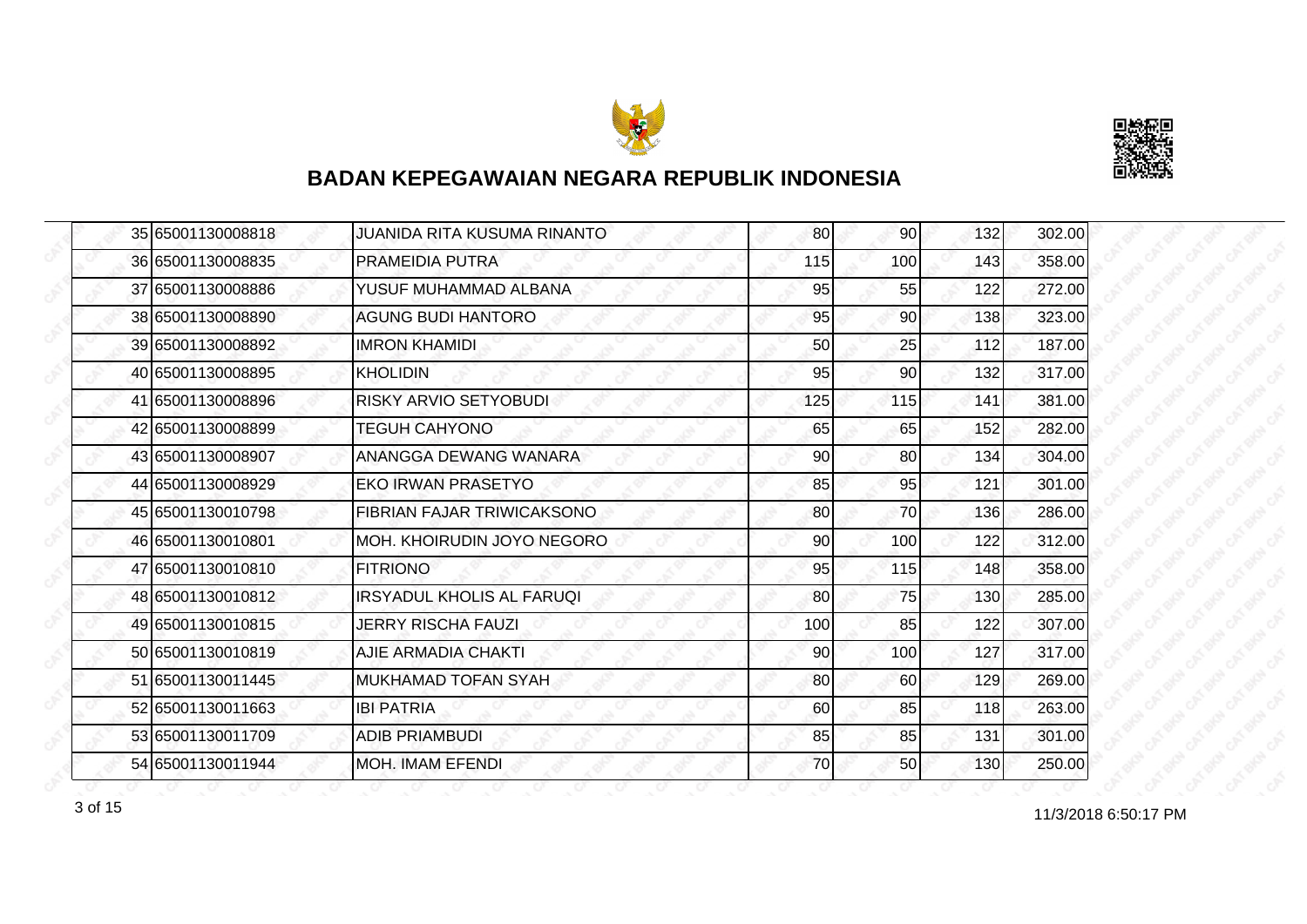



|  | 55 65001130011949 | <b>MUQFITD ARYA ADHITYA</b>     | 75  | 80 <sup>1</sup> | 132 | 287.00 |
|--|-------------------|---------------------------------|-----|-----------------|-----|--------|
|  | 56 65001130011957 | <b>NIKO SAMHADI WIJAYA</b>      | 65  | 65              | 134 | 264.00 |
|  | 57 65001130011988 | DIMAS MAULIDI EL MIRZA          | 80  | 80              | 138 | 298.00 |
|  | 58 65001130012116 | MUHAMMAD HAFIZZULLAH            | 70  | 75              | 122 | 267.00 |
|  | 59 65001130013221 | <b>KRISNA ILHAM SAPUTRA</b>     | 70  | 85              | 120 | 275.00 |
|  | 60 65001130013407 | BAYU APRIL HANDOGO              | 90  | 90              | 124 | 304.00 |
|  | 61 65001130013446 | <b>SUDIRO ELYAS</b>             | 110 | 65              | 129 | 304.00 |
|  | 62 65001130013515 | ARY YANUAR HIDAYAT              | 85  | 100             | 145 | 330.00 |
|  | 63 65001130013524 | <b>BAGUS SAKTIAWAN</b>          | 90  | 40              | 112 | 242.00 |
|  | 64 65001130013537 | <b>IKHSAN DWI KHOIRI</b>        | 115 | 80I             | 133 | 328.00 |
|  | 65 65001130013560 | RIFKY AULIA RACHMAN             | 85  | 75              | 127 | 287.00 |
|  | 66 65001130013590 | <b>AHMAD RIDWAN</b>             | 100 | 75              | 127 | 302.00 |
|  | 67 65001130013620 | RYAN MUHAMAD RAMADHAN           | 60  | 60              | 143 | 263.00 |
|  | 68 65001130013672 | HARIF HIDAYAT ZARNUZI           | 70  | 60I             | 137 | 267.00 |
|  | 69 65001130015172 | <b>IRFAN SETYOKO</b>            | 105 | 65              | 137 | 307.00 |
|  | 70 65001130015917 | <b>ACHMAD DHOIF SUKRON</b>      | 70  | 55              | 123 | 248.00 |
|  | 71 65001130017463 | AHMAD NAUFAL NADIA              | 105 | 95              | 140 | 340.00 |
|  | 72 65001130017473 | <b>AZZIMAR RIFQY FIKARUDDIN</b> | 95  | 90              | 145 | 330.00 |
|  | 73 65001130017480 | <b>CHANDRA MHAKARYA</b>         | 110 | 110             | 127 | 347.00 |
|  | 74 65001130017497 | <b>GALIH BIMA PUTRA</b>         | 100 | 65              | 115 | 280.00 |

11/3/2018 6:50:17 PM 4 of 15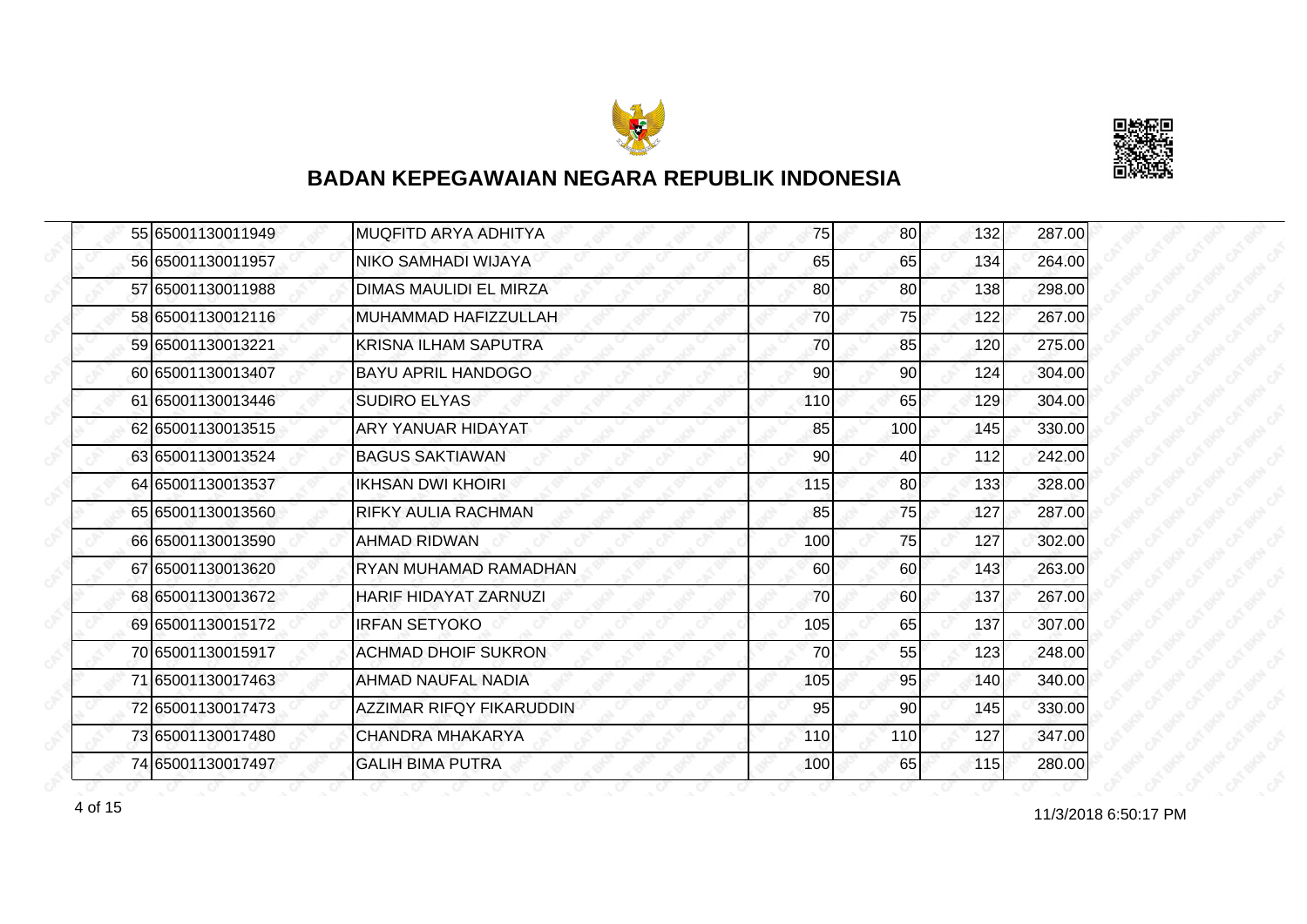



|  | 75 65001130017501 | NORMANSYAH FU'AD             | 95  | 90  | 131 | 316.00 |
|--|-------------------|------------------------------|-----|-----|-----|--------|
|  | 76 65001130017503 | MUHAMAD RISQI MANURUNG       | 90  | 85  | 109 | 284.00 |
|  | 77 65001130017509 | JOKO ALVIAN DEWANTORO        | 70  | 85  | 128 | 283.00 |
|  | 78 65001130017515 | <b>HAMAM BADAWI</b>          | 100 | 70  | 149 | 319.00 |
|  | 79 65001130017524 | <b>SONI ANDRIAWAN</b>        | 75  | 95  | 118 | 288.00 |
|  | 80 65001130017530 | <b>SUPRIANTO WIBOWO</b>      | 35  | 45  | 105 | 185.00 |
|  | 81 65001130017545 | YUSUF WILLI SANDI            | 60  | 75I | 134 | 269.00 |
|  | 82 65001130017557 | RISNANDA PATRIA PERDANA      | 90  | 115 | 132 | 337.00 |
|  | 83 65001130017622 | ELVA RAHMAT WIDJAYA          | 100 | 100 | 137 | 337.00 |
|  | 84 65001130017650 | RUBENI ADDIRHAM PRAJANTORO   | 75  | 75  | 137 | 287.00 |
|  | 85 65001130017656 | <b>PRISTIYONO</b>            | 80  | 110 | 144 | 334.00 |
|  | 86 65001130017660 | YUDHIANTO WASONOAJI          | 100 | 60  | 141 | 301.00 |
|  | 87 65001130017681 | <b>FAHMI WAHYUDI</b>         | 55  | 70  | 122 | 247.00 |
|  | 88 65001130017682 | BASTHOMI IZZA ASHSHOFI       | 105 | 75  | 136 | 316.00 |
|  | 89 65001130017685 | ARIA MAHENDRA PUTRA          | 110 | 70  | 145 | 325.00 |
|  | 90 65001130017691 | AHMAD AGUS SA'DUL CHOLIQ B A | 95  | 60  | 134 | 289.00 |
|  | 91 65001130017725 | PARAMAPUTRA WISNU M          | 105 | 90  | 136 | 331.00 |
|  | 92 65001130017740 | DWI SETIAWAN NUGROHO         | 85  | 110 | 121 | 316.00 |
|  | 93 65001130017758 | <b>HAFID ROHMAN HAKIM</b>    | 90  | 35  | 120 | 245.00 |
|  | 94 65001130018005 | <b>OVAN SANTOSO</b>          | 120 | 70I | 147 | 337.00 |

f of 15 of 15 of 15 of 15 of 15 of 15 of 16 of 17 PM states and the states of 11/3/2018 6:50:17 PM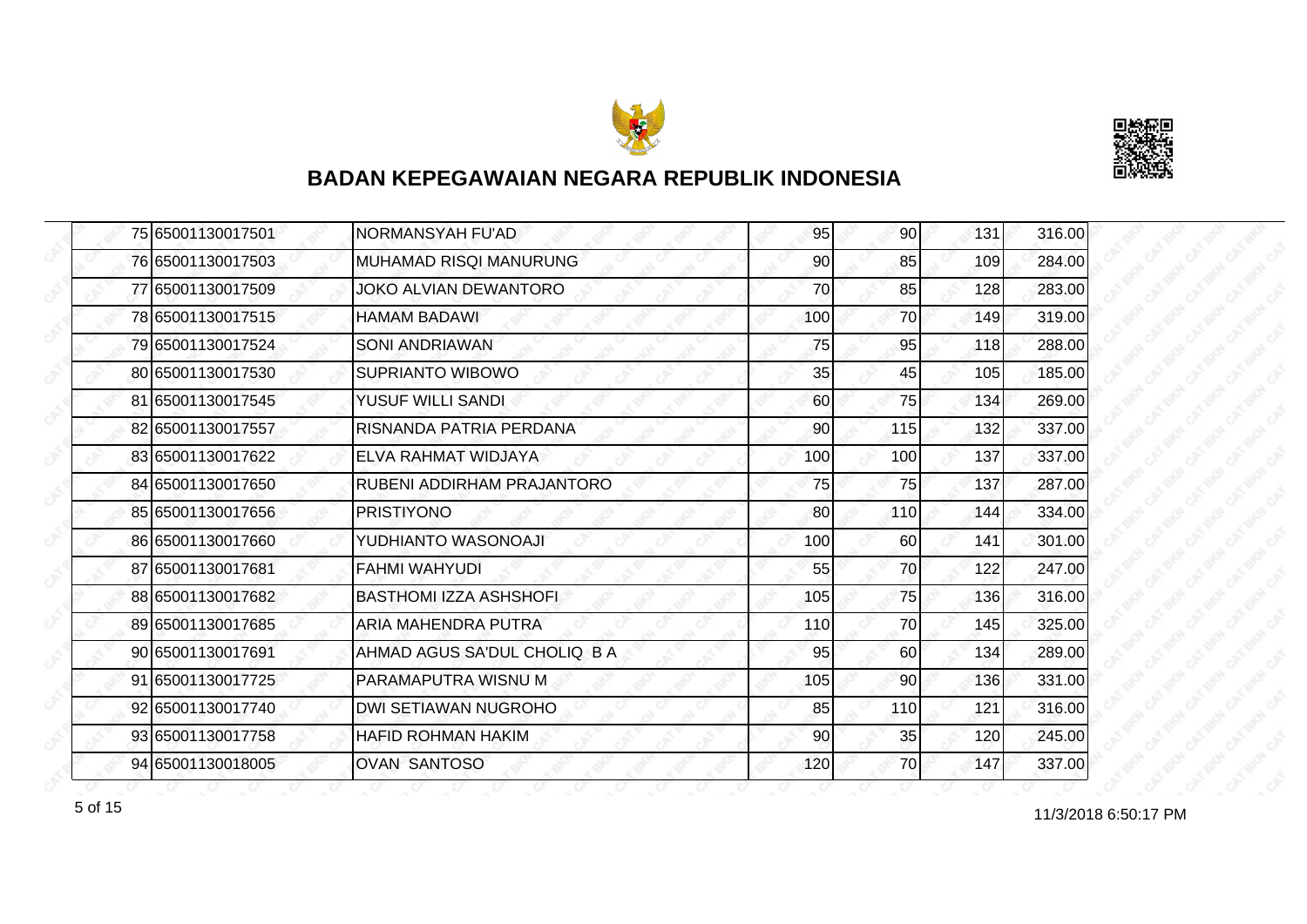



| 95 65001130018008  | <b>RACHMAD SUJADI</b>          | 95  | 75              | 129 | 299.00 |
|--------------------|--------------------------------|-----|-----------------|-----|--------|
| 96 65001130018028  | ARYA BAGASKARA                 | 100 | 105             | 134 | 339.00 |
| 97 65001130018034  | M. AFIF UDIN                   | 75  | 80              | 125 | 280.00 |
| 98 65001130018072  | ALFIAN ARGHA CRYSNANDA         | 90  | 110             | 126 | 326.00 |
| 99 65001130018111  | MOH. YAHYA HUDDIN              | 70  | 85              | 134 | 289.00 |
| 100 65001130018118 | RAKHMAT ANGGI SAPUTRO          | 120 | 100             | 138 | 358.00 |
| 101 65001130018181 | SEPTIAN FERY ARIANTO           | 95  | 70I             | 124 | 289.00 |
| 102 65001130018185 | PAEDI                          | 90  | 30 <sub>l</sub> | 121 | 241.00 |
| 103 65001130018585 | <b>IRVAN FADHLI FAKHRUSY</b>   | 85  | 65              | 131 | 281.00 |
| 104 65001130018610 | ADE WISDAN J.S.                | 85  | 45              | 114 | 244.00 |
| 105 65001130018751 | A. KHUSNUL YAQIN               | 90  | 70              | 133 | 293.00 |
| 106 65001130018761 | <b>FAHMI LUBIS RHAFSANZANI</b> | 80  | 95              | 126 | 301.00 |
| 107 65001130018763 | <b>FEBRIRURI SANDIAN</b>       | 70  | 55              | 115 | 240.00 |
| 108 65001130018776 | <b>BAYU PRIHANTORO SUTARTO</b> | 95  | 85              | 143 | 323.00 |
| 109 65001130018786 | HARLY SINAMO PRANATA           | 80  | 50              | 133 | 263.00 |
| 110 65001130018814 | <b>ARI GANJAR PRAYOGI</b>      | 65  | 65              | 129 | 259.00 |
| 111 65001130018918 | <b>HARI SETYO BUDI</b>         | 115 | 80              | 125 | 320.00 |
| 112 65001130018964 | WIJANA BANGKIT WISMANTARA      | 70  | 60              | 138 | 268.00 |
| 113 65001230000492 | ANUGRAH CIPTA ROMADHONI        | 95  | 105             | 146 | 346.00 |
| 114 65001230001343 | <b>RURY WINARDI SPT</b>        | 80  | 130             | 127 | 337.00 |

for the 11/3/2018 6:50:17 PM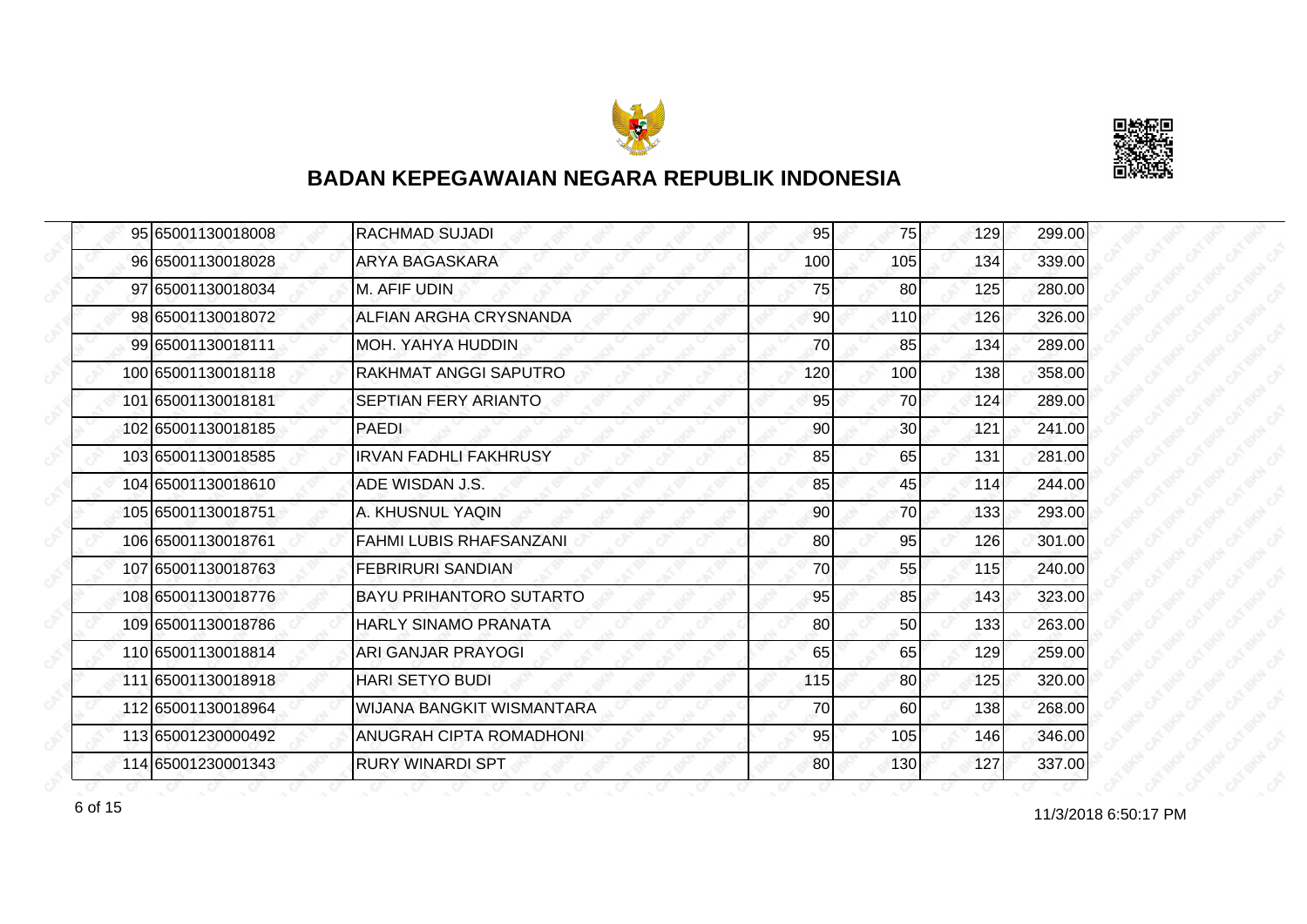



| 115 65001230001522 | <b>AGNESIA RATIH EFRYNDA</b>   | 100 | 90 <sub>l</sub> | 142 | 332.00 |
|--------------------|--------------------------------|-----|-----------------|-----|--------|
| 116 65001230001999 | KOEN MALIKAH AFNI RAHMAN       | 80  | 55              | 130 | 265.00 |
| 117 65001230002244 | <b>AYU SETYOWATI</b>           | 80  | 100             | 108 | 288.00 |
| 118 65001230002430 | MARETHA MEGA TAMARA            | 80  | <b>80</b>       | 132 | 292.00 |
| 119 65001230002480 | DEBBIE FAJAR AGUSTINA          | 120 | 85              | 135 | 340.00 |
| 120165001230002547 | ANGGRAINI DWI RAHAYU           | 95  | 90              | 123 | 308.00 |
| 121 65001230003443 | LIA EKA WULANDARI              | 35  | 55              | 137 | 227.00 |
| 122165001230004175 | SEPTI AMBAR INDRANINGTIA SUKMA | 100 | 55              | 145 | 300.00 |
| 123165001230004900 | RATRY AMALIA PRADENSI          | 65  | 40              | 129 | 234.00 |
| 124 65001230005482 | <b>DESI PURNAMA SARI</b>       | 80  | 95              | 125 | 300.00 |
| 125 65001230005489 | LELYANA MAJAW RACHMIWATI       | 110 | 115             | 146 | 371.00 |
| 126 65001230005506 | ULY ARIFIANTI                  | 35  | 65              | 112 | 212.00 |
| 127 65001230005511 | <b>ERISTA INDRIATI</b>         | 95  | 40              | 141 | 276.00 |
| 128 65001230005592 | NIKMATUL MAIDAH SOFRINI        | 90  | 105             | 136 | 331.00 |
| 129 65001230005608 | <b>QONITA NADYA CHUMAIROH</b>  | 90  | 80              | 113 | 283.00 |
| 130 65001230005613 | RISKA DIAN ANGGRAENI           | 80  | 80              | 128 | 288.00 |
| 131 65001230005615 | NOVIA WAHYUANA TRIAWATI        | 80  | 70              | 135 | 285.00 |
| 132 65001230005653 | <b>IIN KHARISMA</b>            | 95  | 65              | 131 | 291.00 |
| 133 65001230005656 | RACHMAYANI RACHIM              | 80  | 90              | 126 | 296.00 |
| 134 65001230005662 | TUTUT MEGA MUKTI ATALINA       | 60  | 65              | 133 | 258.00 |

11/3/2018 6:50:17 PM 7 of 15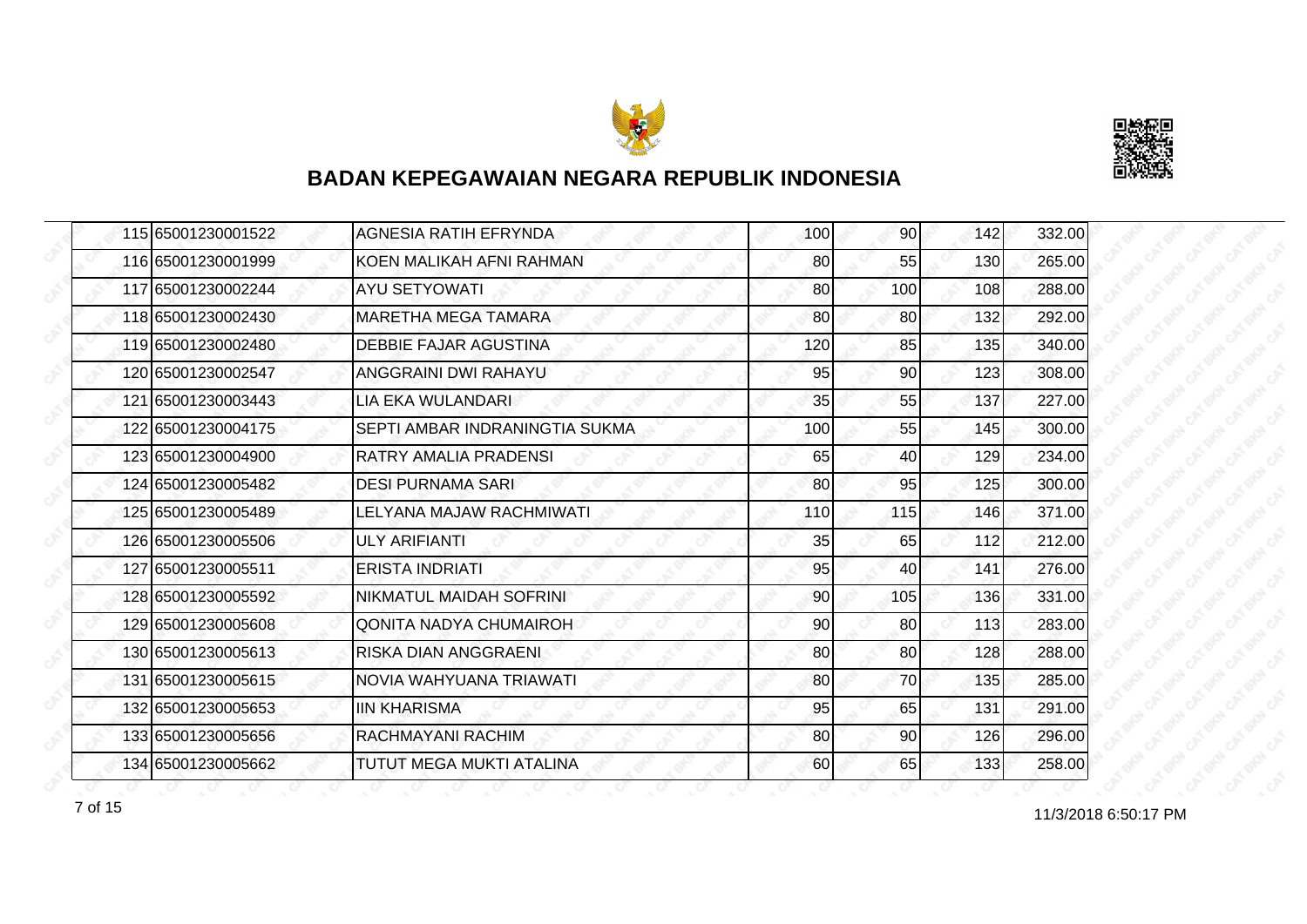



|  | 135 65001230006849 | <b>ELOK PUSPA NIRMALA</b>     | 85  | 120             | 145 | 350.00 |
|--|--------------------|-------------------------------|-----|-----------------|-----|--------|
|  | 136 65001230006889 | NURUMA ULI NUHA               | 100 | 80              | 154 | 334.00 |
|  | 137165001230006912 | ANINDYAJATI MARDIKA APSARI    | 75  | 75              | 137 | 287.00 |
|  | 138 65001230006915 | <b>ALIVIA AGISTANINGRUM</b>   | 85  | 65              | 126 | 276.00 |
|  | 139 65001230006928 | <b>AULIA RAKHMAWATI</b>       | 90  | 100             | 132 | 322.00 |
|  | 140 65001230006929 | <b>RINI PUJI LESTARI</b>      | 105 | 100             | 138 | 343.00 |
|  | 141 65001230006936 | ELISA FITRIA RAMADHANI        | 85  | 80 <sup>1</sup> | 138 | 303.00 |
|  | 142 65001230006958 | KAMILIYAH WILADATUL HOSNAH    | 110 | 75              | 115 | 300.00 |
|  | 143165001230006970 | ANISA DEVI DAMAYANTI          | 105 | 110             | 131 | 346.00 |
|  | 144 65001230006977 | DEVI YUPRITA AMANDA PUTRI     | 75  | 60              | 121 | 256.00 |
|  | 145 65001230006980 | <b>MEGA DIAH ERVIANA</b>      | 110 | 85              | 130 | 325.00 |
|  | 146 65001230007018 | TIURMA ROTUA BORU SIAGIAN     | 110 | 105             | 127 | 342.00 |
|  | 147 65001230007098 | <b>VIANA RADIT FEBRANDARI</b> | 100 | 80              | 142 | 322.00 |
|  | 148 65001230007103 | ADCHANUL ISLAMIYA             | 85  | 50              | 148 | 283.00 |
|  | 149 65001230007110 | KUNI AN-NISA FATHIMAH         | 95  | 90 <sup>1</sup> | 148 | 333.00 |
|  | 150 65001230007113 | <b>MISRURI JANNATI</b>        | 85  | 75              | 133 | 293.00 |
|  | 151 65001230007116 | PIPIT NANI PRATIWI            | 55  | 70              | 131 | 256.00 |
|  | 152165001230007119 | PISCKA NURINA ATIKA           | 115 | 105             | 148 | 368.00 |
|  | 153 65001230007123 | PRAVITASARI ANJAR PRATIWI     | 120 | <b>110</b>      | 140 | 370.00 |
|  | 154 65001230007154 | <b>SITI NAVISA</b>            | 80  | 70I             | 124 | 274.00 |

8 of 15 **11/3/2018 6:50:17 PM**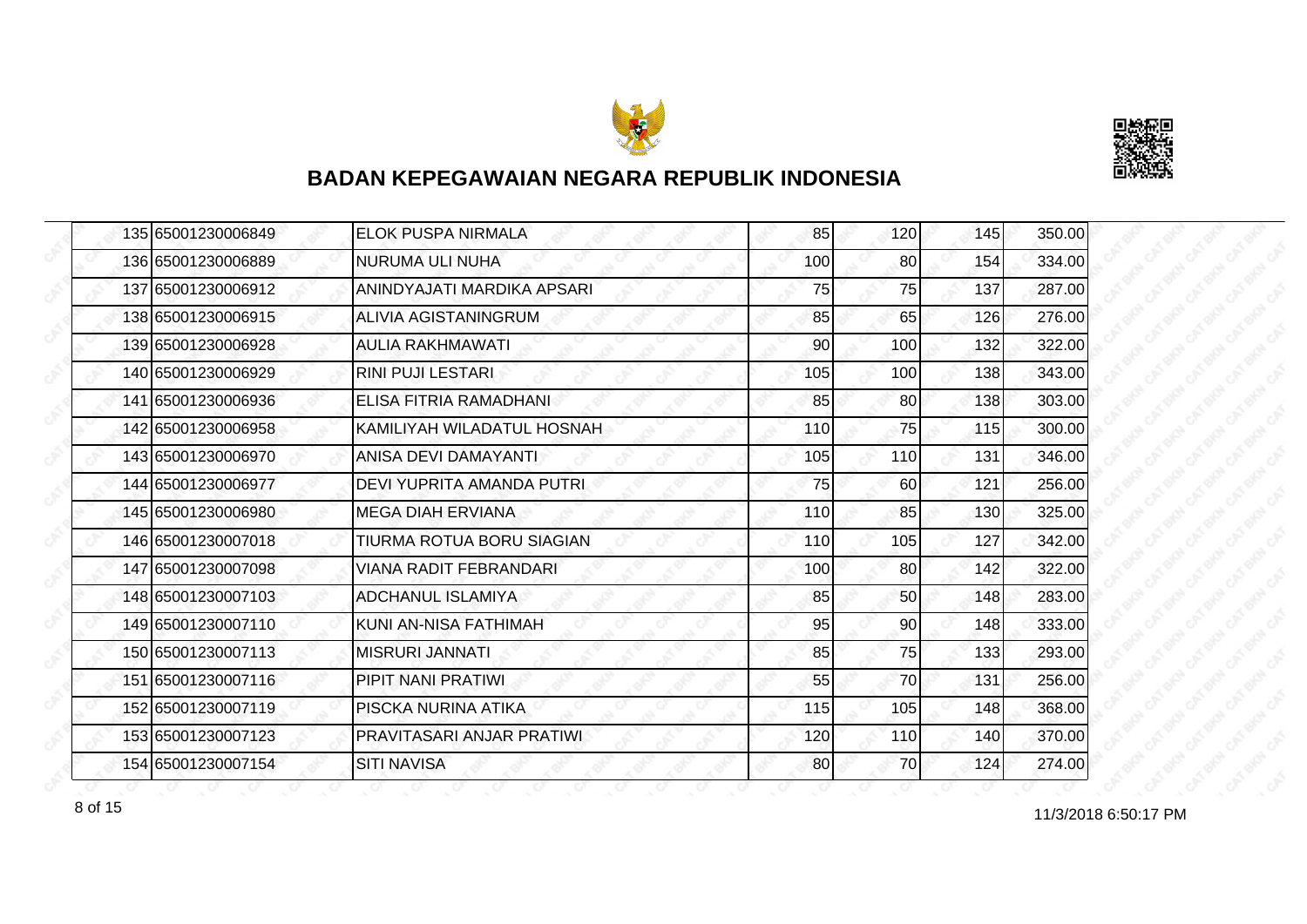



|  | 155 65001230007176 | <b>VIVI ZULFIYANA</b>       | 95  | 80              | 127 | 302.00 |
|--|--------------------|-----------------------------|-----|-----------------|-----|--------|
|  | 156 65001230007191 | <b>ANSI RIMA PARAMITA</b>   | 70  | 40              | 139 | 249.00 |
|  | 157 65001230007956 | MILLAH SHOFIYANA            | 95  | 60              | 135 | 290.00 |
|  | 158 65001230007957 | <b>NILA ANDRIANITA</b>      | 100 | 35              | 149 | 284.00 |
|  | 159 65001230007962 | WAHYU ADRI HARJANTI         | 80  | 60              | 131 | 271.00 |
|  | 160165001230007971 | ENDANG ISTORINA, S. ST. PAR | 100 | 45              | 136 | 281.00 |
|  | 161 65001230007975 | <b>GENESIA IVANA</b>        | 120 | 50              | 123 | 293.00 |
|  | 162 65001230009725 | UMMI SALAMAH NURUL HUDA     | 90  | 105             | 122 | 317.00 |
|  | 163 65001230009865 | VINA SEPTIKASARI            | 70  | 75              | 137 | 282.00 |
|  | 164 65001230009868 | <b>HERDINA AYUNINGTYAS</b>  | 85  | 100             | 115 | 300.00 |
|  | 165 65001230009870 | <b>IVANA NEELAM PUTRI</b>   | 95  | 90              | 131 | 316.00 |
|  | 166 65001230009880 | TUTIK ANISATUL MAQHFIROH    | 75  | 45              | 145 | 265.00 |
|  | 167 65001230009881 | TRIANA SURYATI              | 100 | 75              | 147 | 322.00 |
|  | 168 65001230009962 | NANDA PUTRI CAHYANINGTYAS   | 85  | 50 <sup>1</sup> | 134 | 269.00 |
|  | 169 65001230010227 | <b>DANIS KARTIKA SARI</b>   | 80  | 60              | 123 | 263.00 |
|  | 170 65001230011826 | <b>FANTRIA IMRANTIKA</b>    | 120 | 80 <sup>1</sup> | 139 | 339.00 |
|  | 171 65001230011841 | <b>MEGA RATNA SARI</b>      | 90  | 65              | 121 | 276.00 |
|  | 172 65001230011851 | NIILA LA'LA' HAYATI         | 85  | 55              | 139 | 279.00 |
|  | 173 65001230011855 | OKTAVIDA SUSANINGTYAS       | 100 | 70              | 131 | 301.00 |
|  | 174 65001230012176 | <b>AZIFATUN NAJAHAH</b>     | 105 | 45              | 145 | 295.00 |

11/3/2018 6:50:17 PM 9 of 15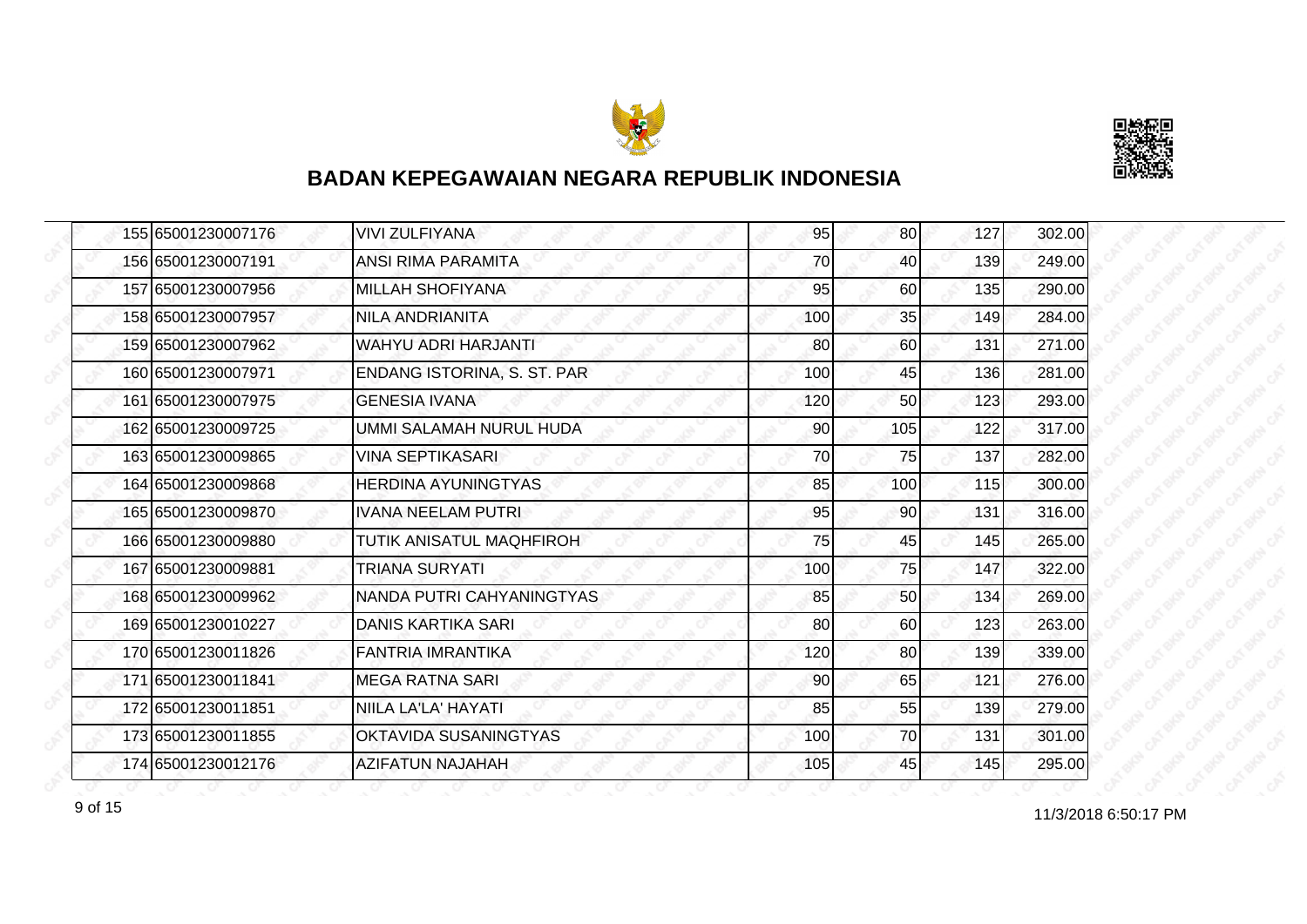



|  | 175 65001230012211 | NUZULUL UTAMI SETYAWARDANI    | 90  | 65              | 129 | 284.00 |
|--|--------------------|-------------------------------|-----|-----------------|-----|--------|
|  | 176 65001230012231 | <b>ASTI NUGRAHENI</b>         | 115 | 60              | 132 | 307.00 |
|  | 177 65001230012239 | <b>ERNI MARLINA</b>           | 80  | 100             | 143 | 323.00 |
|  | 178 65001230013872 | <b>DIAH PURWANINGRUM</b>      | 105 | 90              | 133 | 328.00 |
|  | 179 65001230013878 | <b>DWI FITRIANINGSIH</b>      | 85  | 100             | 141 | 326.00 |
|  | 180 65001230014000 | NIMAS PUTRI BUDIARUM          | 65  | 65              | 129 | 259.00 |
|  | 181 65001230014015 | RATNA TININGRUM DAMAYANTI     | 75  | 60              | 129 | 264.00 |
|  | 182 65001230014074 | <b>DEVI WELASARI</b>          | 85  | 65              | 133 | 283.00 |
|  | 183 65001230014080 | LUKY WIDIYAWATI               | 75  | 80              | 149 | 304.00 |
|  | 184 65001230014084 | NURANA MELA KUSUMAWATI        | 85  | 70              | 130 | 285.00 |
|  | 185 65001230014087 | RINAWATI MAHMUDAH             | 100 | 90 <sup>1</sup> | 121 | 311.00 |
|  | 186 65001230014096 | <b>ALFIAN SRI ASTUTIK</b>     | 70  | 70              | 120 | 260.00 |
|  | 187 65001230014138 | ANISAH NOVIA DELLA MERDASARI  | 120 | 50              | 125 | 295.00 |
|  | 188 65001230014193 | <b>INAYATUL HUSNA</b>         | 110 | 80              | 134 | 324.00 |
|  | 189 65001230016948 | <b>RIZKY KUSUMA HATMANTI</b>  | 90  | 40              | 118 | 248.00 |
|  | 190 65001230016954 | <b>ARIFATUS SHOLEHAH</b>      | 60  | 70              | 142 | 272.00 |
|  | 191 65001230016957 | <b>DESY SUMA WIDYA ISWARA</b> | 95  | 90              | 135 | 320.00 |
|  | 192 65001230016959 | EMA RIZQI PERMATA SARI        | 130 | 115             | 138 | 383.00 |
|  | 193 65001230016961 | <b>EVA WAHYUNINGSIH</b>       | 80  | 80              | 127 | 287.00 |
|  | 194 65001230016963 | <b>FANI PUTRI APRILIA</b>     | 70  | 65              | 138 | 273.00 |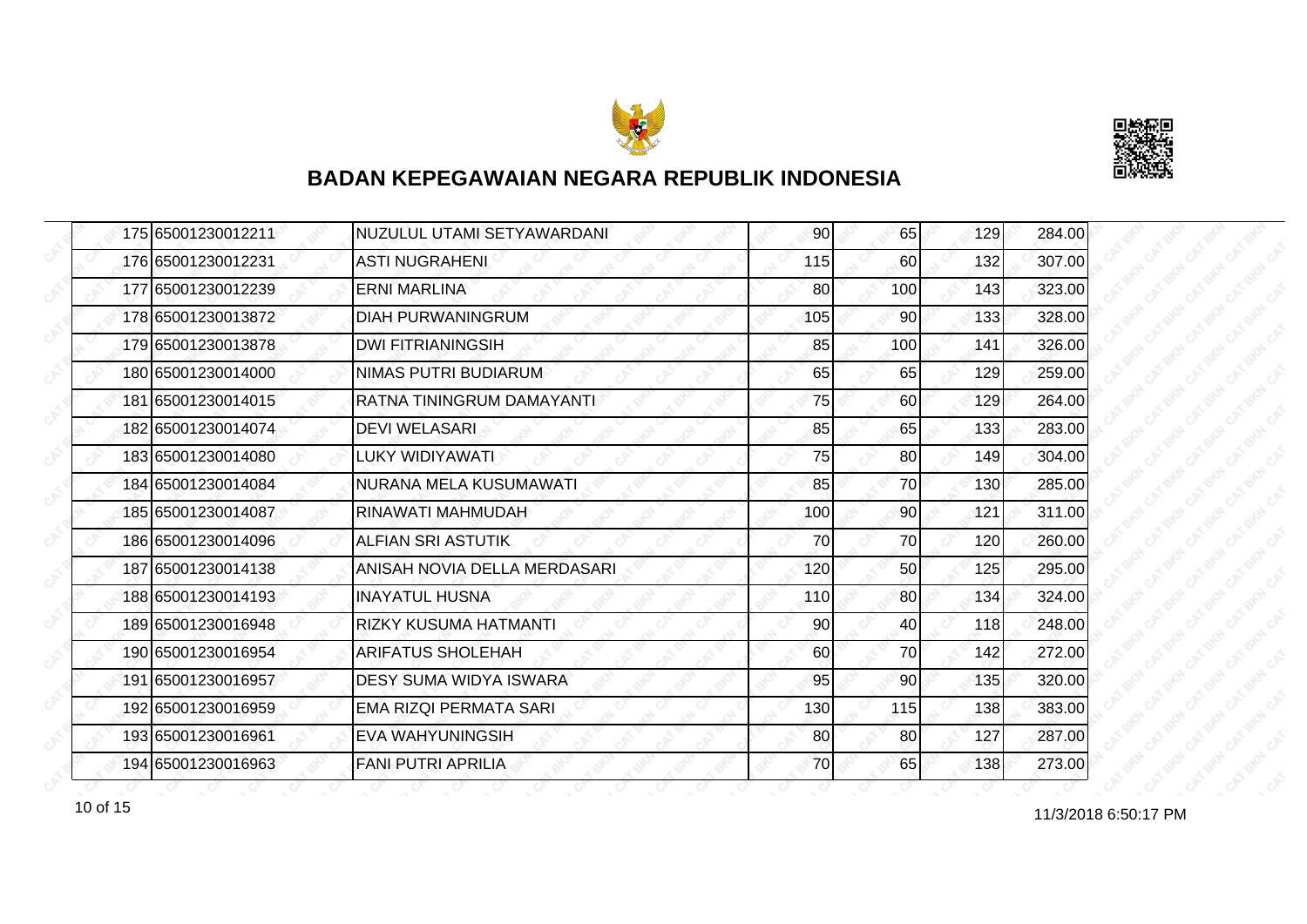



| 195 65001230016966 | <b>MARETA DWI FITRIAWATI</b> | 75  | 80              | 140 | 295.00 |
|--------------------|------------------------------|-----|-----------------|-----|--------|
| 196 65001230016971 | PUPUT RIJANIAH PUTRI         | 85  | 75              | 136 | 296.00 |
| 197 65001230016972 | SITI MAMLUATUL HIDAYAH       | 95  | 80              | 136 | 311.00 |
| 198 65001230016973 | <b>SITI NUR FARIDA</b>       | 75  | 85              | 139 | 299.00 |
| 199 65001230016978 | <b>DIANA MAYASARI</b>        | 95  | 85              | 134 | 314.00 |
| 200 65001230016994 | <b>DESY PRAMITA</b>          | 85  | 95              | 141 | 321.00 |
| 201 65001230017478 | <b>SINGGIH DAMAYANTI</b>     | 135 | 80              | 143 | 358.00 |
| 202 65001230018331 | <b>ICHA SRIAGUSDINI</b>      | 95  | 100             | 119 | 314.00 |
| 203 65001230018343 | <b>MAHARANI GITA PUSPITA</b> | 105 | 90              | 131 | 326.00 |
| 204 65001230018352 | ULVI PRAHASTI                | 85  | 55              | 145 | 285.00 |
| 205 65001230018702 | AFIFAH HANA ASTARIKA         | 95  | 30 <sup>1</sup> | 124 | 249.00 |
| 206 65001230018753 | <b>DYAN PERMATA SIWI</b>     | 60  | 40              | 143 | 243.00 |
| 207 65001230018763 | HANUM DZAKIYYAH RIDHA        | 65  | 105             | 127 | 297.00 |
| 208 65001230018796 | IMROATUL AMALIA SAFITRI      | 105 | 130             | 126 | 361.00 |
| 209 65001230018835 | RA.DARA AYU WAHYU APRILIA    | 95  | 95              | 123 | 313.00 |
| 210 65001230018844 | <b>SEPTIA PURFADILA</b>      | 85  | 55              | 143 | 283.00 |
| 211 65001230018851 | <b>TITIS ENOVASARI</b>       | 75  | 115             | 128 | 318.00 |
| 212 65001230018902 | HARISTA WENI JAYANTI         | 85  | 110             | 154 | 349.00 |
| 213 65001230020854 | <b>AINUN AN CORIZA</b>       | 100 | 50              | 130 | 280.00 |
| 214 65001230020876 | DEBIE TARINI SUTOPO          | 100 | 85              | 131 | 316.00 |

11/3/2018 6:50:17 PM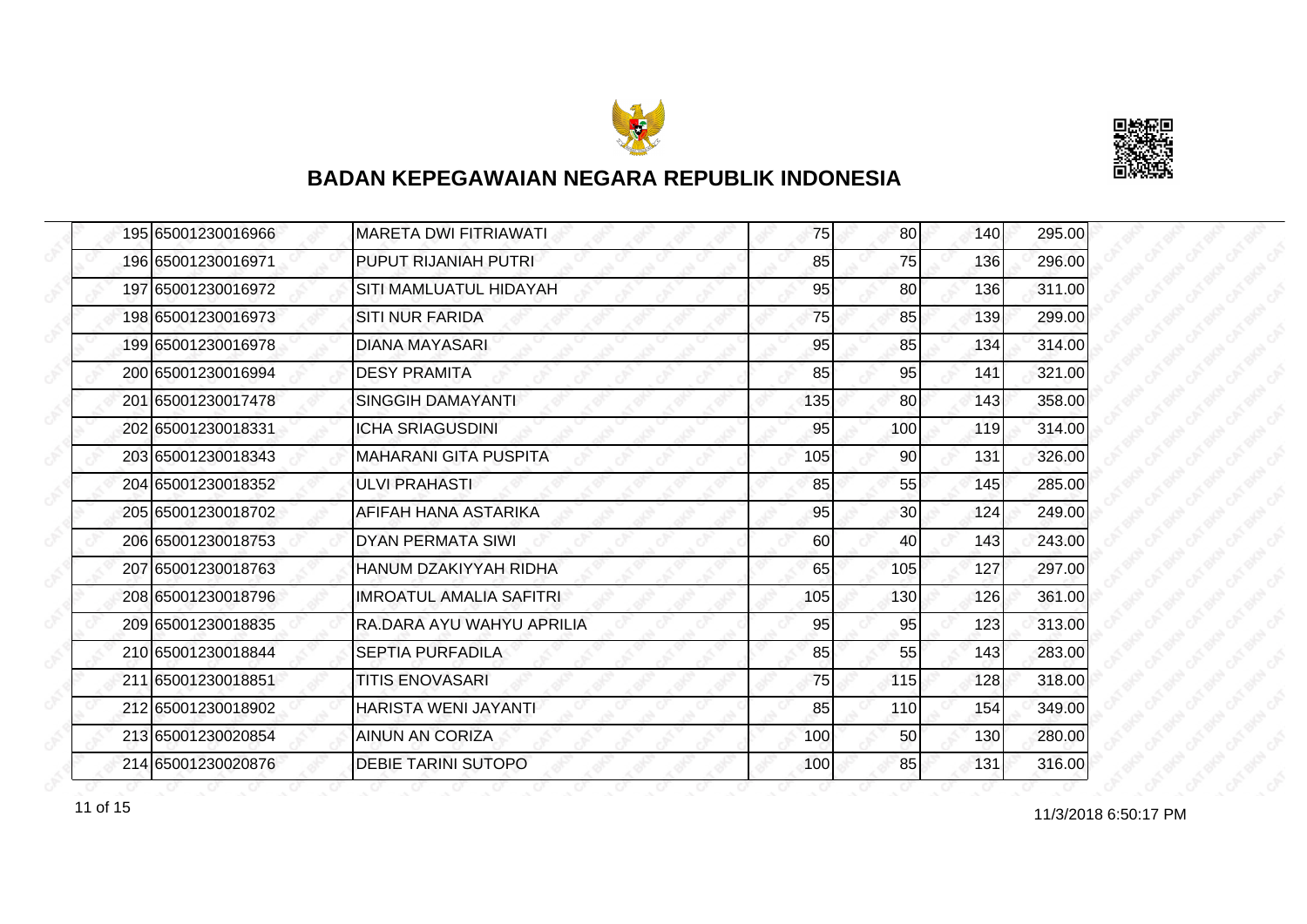



| 215 65001230020880 | <b>GITATRIANANDA</b>         | 75  | 80  | 142 | 297.00 |
|--------------------|------------------------------|-----|-----|-----|--------|
| 216 65001230020885 | <b>INDAH RAHAYU</b>          | 55  | 115 | 115 | 285.00 |
| 217 65001230020890 | LENITA PUTRI WIDYANTI        | 80  | 45  | 136 | 261.00 |
| 218 65001230020895 | MELINA HENDRAWATI            | 70  | 60  | 118 | 248.00 |
| 219 65001230020902 | <b>NUR RIZKI AMALIA</b>      | 95  | 80  | 130 | 305.00 |
| 220 65001230020907 | RATNA ANTIKA WARDANI         | 55  | 70  | 129 | 254.00 |
| 221 65001230020950 | ANANDITHA SABRINA            | 55  | 45  | 116 | 216.00 |
| 222 65001230020991 | ICHANDRA OKTOIRA             | 70  | 100 | 144 | 314.00 |
| 223165001230020997 | <b>ISMI FAUZIAH</b>          | 90  | 100 | 124 | 314.00 |
| 224 65001230021000 | <b>KUROTUN NIKMAH</b>        | 95  | 75  | 126 | 296.00 |
| 225 65001230021013 | PUTRI MAULIDYA FIRMASARI     | 95  | 85  | 143 | 323.00 |
| 226165001230021032 | <b>ZUMROTUL MUFLIKAH</b>     | 110 | 110 | 129 | 349.00 |
| 227 65001230021060 | <b>DELSI DWI NURLITASARI</b> | 85  | 65  | 131 | 281.00 |
| 228 65001230021084 | <b>MARGI KUSUMANINGRUM</b>   | 65  | 60  | 128 | 253.00 |
| 229 65001230021092 | <b>NARISAH</b>               | 60  | 90  | 125 | 275.00 |
| 230 65001230021110 | YUANA NUR ALIZA              | 70  | 75  | 125 | 270.00 |
| 231 65001230025702 | SELLA YUKE BRONATAMALA       | 65  | 70  | 129 | 264.00 |
| 232165001230026579 | RIZKA HAIDA VIDIANA, S.PI    | 95  | 70  | 129 | 294.00 |
| 233 65001230026593 | <b>ANIS SAHTUL MUNIRO</b>    | 75  | 80  | 113 | 268.00 |
| 234 65001230026617 | ANINDYA FERI ANGGRAINI       | 70  | 60  | 142 | 272.00 |

11/3/2018 6:50:17 PM 12 of 15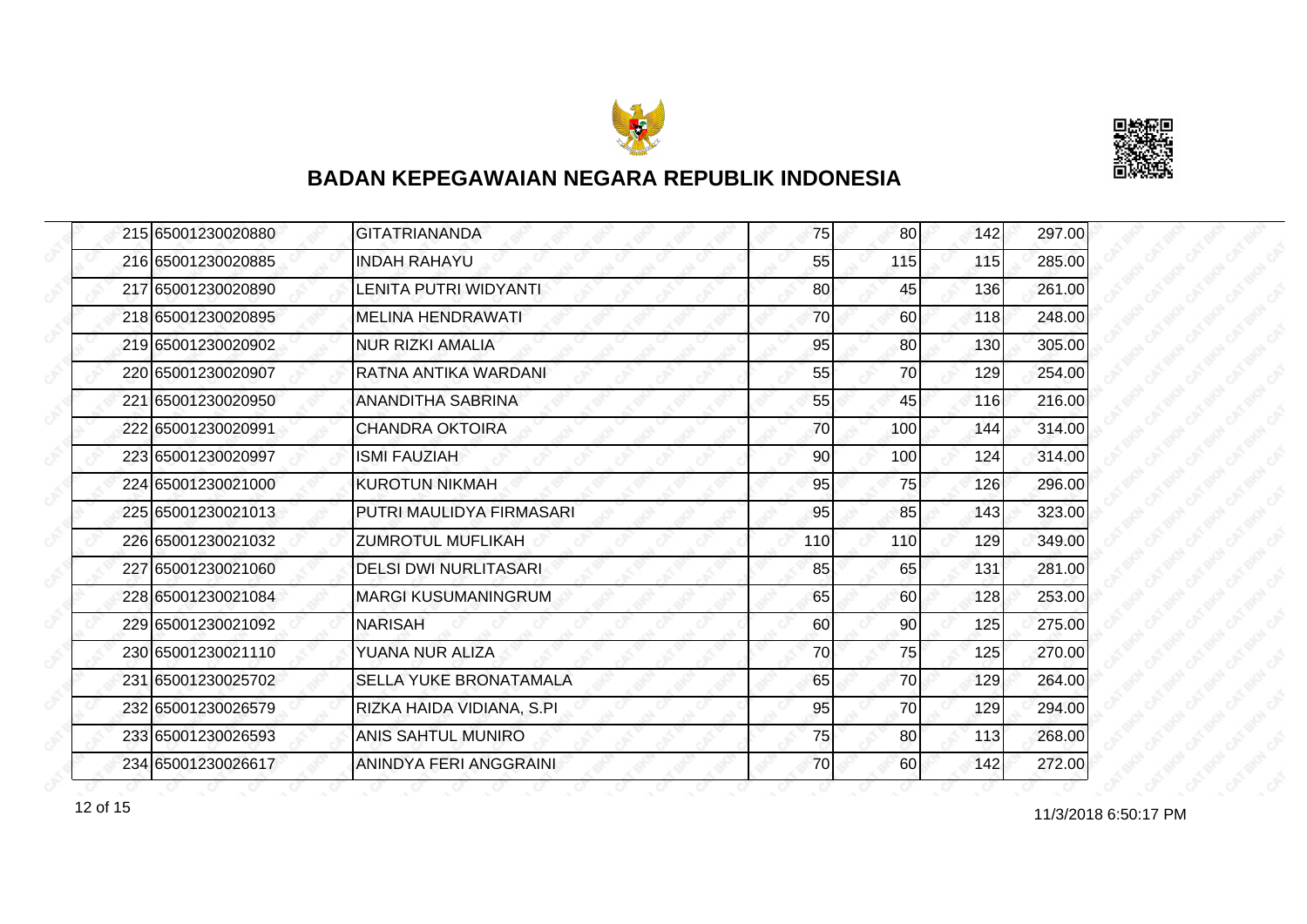



|  | 235 65001230026628 | <b>PAMILA ARIYANI</b>         | 90  | 105 | 139 | 334.00 |
|--|--------------------|-------------------------------|-----|-----|-----|--------|
|  | 236 65001230026648 | <b>DWI YULI SRIASIH</b>       | 95  | 95  | 137 | 327.00 |
|  | 237 65001230026685 | LILIS SOFAQOHIRIYAH           | 90  | 85  | 134 | 309.00 |
|  | 238 65001230026693 | <b>INTAN SETIANINGRUM</b>     | 85  | 75  | 121 | 281.00 |
|  | 239 65001230026710 | <b>SITI ZAINAB</b>            | 80  | 55  | 127 | 262.00 |
|  | 240 65001230026732 | TARIKA AMMYLIA                | 105 | 100 | 137 | 342.00 |
|  | 241 65001230026736 | YUSTIN TIKA OKTAVIA           | 80  | 55  | 141 | 276.00 |
|  | 242 65001230026746 | LAYLIA ROSYIDA                | 75  | 40  | 153 | 268.00 |
|  | 243 65001230026747 | JANITRA PUTRI AZHARIA         | 80  | 105 | 108 | 293.00 |
|  | 244 65001230026753 | <b>WENY NILASARI</b>          | 80  | 100 | 128 | 308.00 |
|  | 245 65001230026767 | <b>NUR LAYLI RACHMAWATI</b>   | 85  | 60  | 127 | 272.00 |
|  | 246 65001230026787 | <b>NILA FITRIYA</b>           | 80  | 80  | 133 | 293.00 |
|  | 247 65001230026800 | <b>EXCEL VIRGI SWASTIKA</b>   | 90  | 100 | 131 | 321.00 |
|  | 248 65001230026823 | AYUNIA DYAH PRIMASARI         | 120 | 85  | 145 | 350.00 |
|  | 249 65001230026827 | <b>ANNA FADHILA FANDI</b>     | 95  | 100 | 120 | 315.00 |
|  | 250 65001230026857 | <b>MERRY LUSIANA ROSEWATI</b> | 95  | 90  | 129 | 314.00 |
|  | 251 65001230026859 | PIPIT RIKA WIJAYA             | 105 | 85  | 133 | 323.00 |
|  | 252 65001230026878 | <b>MEGA</b>                   | 90  | 50  | 139 | 279.00 |
|  | 253 65001230026883 | <b>INDRA NURUL LAILI</b>      | 85  | 75  | 138 | 298.00 |
|  | 254 65001230026909 | <b>NOFI LESTARI</b>           | 95  | 80  | 142 | 317.00 |

13 of 15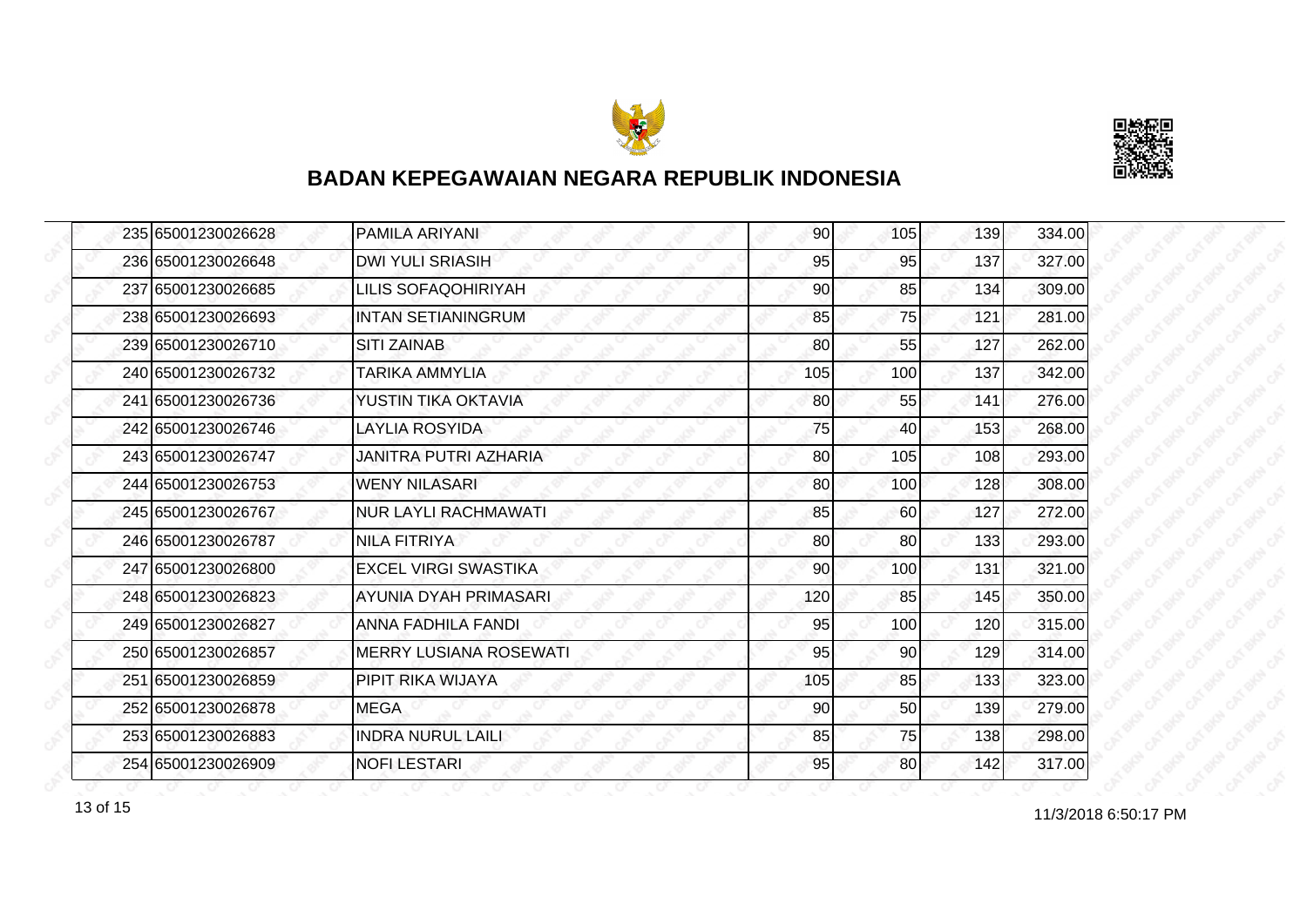



|  | 255 65001230026924 | RATIKA PRADISYA DAMAYANTI          | 90  | 90 <sub>l</sub> | 136 | 316.00 |
|--|--------------------|------------------------------------|-----|-----------------|-----|--------|
|  | 256 65001230026946 | LINIA YURDA YUANWIDHITA            | 100 | 75              | 119 | 294.00 |
|  | 257165001230026948 | WIDYAWATI LUHUR PAMBUDI            | 95  | 105             | 128 | 328.00 |
|  | 258 65001230027013 | ARDITA ERYANANDA PASHA             | 60  | 80              | 122 | 262.00 |
|  | 259 65001230027188 | <b>ENDAH PRAMESTI</b>              | 105 | 90              | 130 | 325.00 |
|  | 260165001230027229 | <b>RIZKY FITRA DEWL</b>            | 70  | 110             | 125 | 305.00 |
|  | 261 65001230027251 | <b>SUTIMAWATI</b>                  | 45  | 35              | 123 | 203.00 |
|  | 262 65001230027270 | <b>INA RACHMAWATI</b>              | 105 | 90              | 134 | 329.00 |
|  | 263 65001230027279 | SUCIA ARIKA ISNAINY QADARIN        | 70  | 25              | 140 | 235.00 |
|  | 264 65001230027286 | SEPTIAN NOVI RAHAYU                | 65  | 75              | 141 | 281.00 |
|  | 265 65001230027318 | <b>GRACE THEODORA LUMBANTOBING</b> | 80  | 100             | 133 | 313.00 |
|  | 266165001230027320 | RIZKA DEVI RAHMADANIS              | 85  | 70              | 130 | 285.00 |
|  | 267 65001230027349 | <b>UUN WAHYU LESTARI</b>           | 70  | 70              | 111 | 251.00 |
|  | 268 65001230027456 | <b>IRA ROSITA</b>                  | 100 | 90              | 131 | 321.00 |
|  | 269 65001230027458 | <b>KHUSNIATUL MUNADIROH</b>        | 70  | 70              | 118 | 258.00 |
|  | 270 65001230027553 | SAFIRA PUTRI MAHARANI              | 95  | 95              | 134 | 324.00 |
|  | 271 65001230027556 | <b>ELVIN YULINDA</b>               | 120 | 65              | 121 | 306.00 |
|  | 272165001230028113 | <b>ZA'INATUL KHIPTIYAH</b>         | 75  | 55              | 124 | 254.00 |
|  | 273 65001230028118 | <b>RENI NURHIDAYAH</b>             | 90  | 60              | 146 | 296.00 |
|  | 274 65001230028358 | <b>EVA FATMAWATI</b>               | 90  | 45              | 127 | 262.00 |

14 of 15<br>11/3/2018 6:50:17 PM